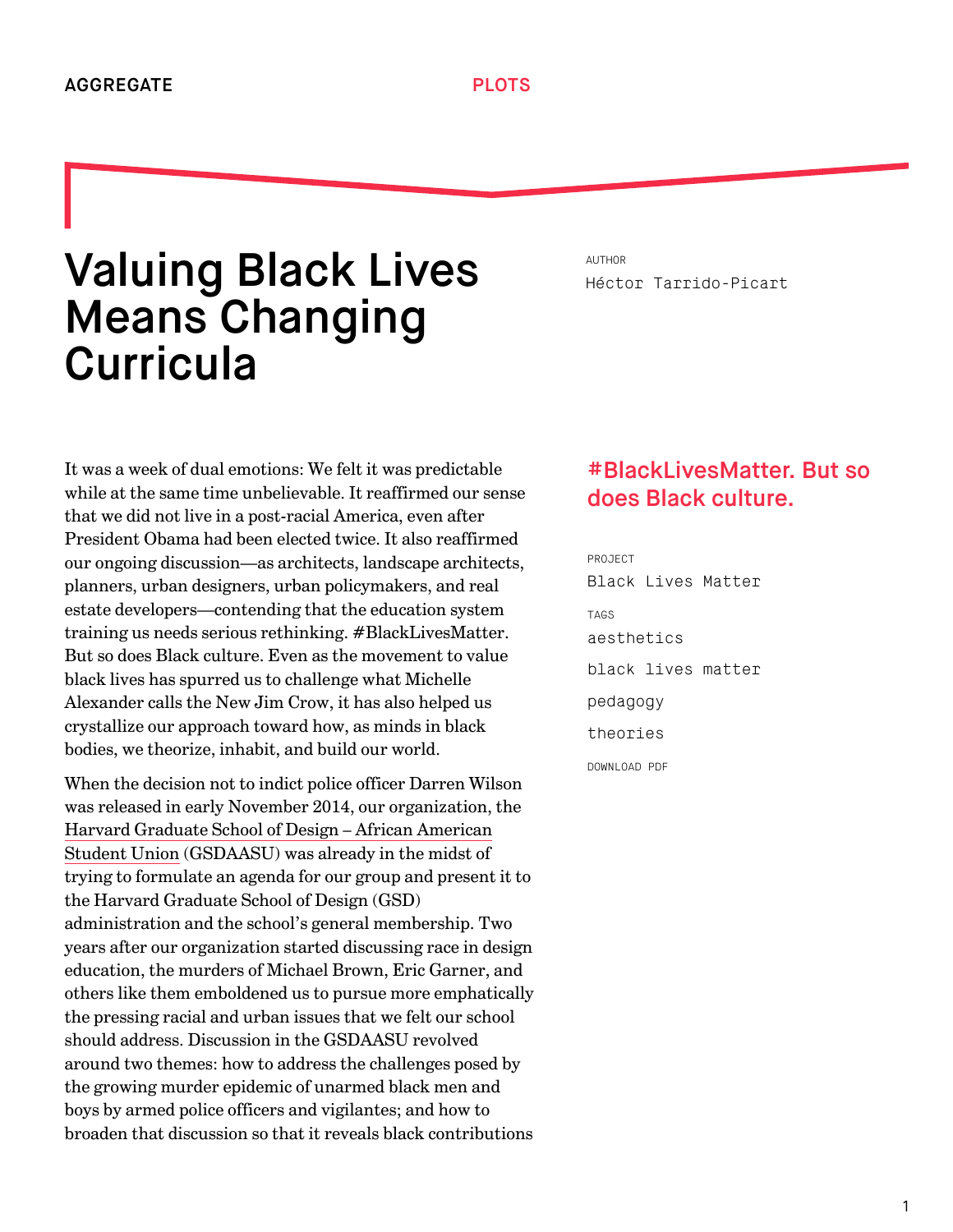to design that are not framed solely in terms of social justice and inequality.

While we would prefer to discuss both themes in this publication, we limit ourselves to the latter in order to better describe our distinctive contribution to the #BlackLivesMatter movement: to deepen discussion of contributions to the field of design by black talent through curriculum reform. As design students, we believe that the Harvard GSD can learn from the ways in which other fields beyond architecture, landscape architecture, and planning approach buildings, landscapes, and cities from the perspective of Black culture rather than from canonical narratives. Working with Dean Mohsen Mostafavi and the Dean's Diversity Initiative, our group is making this a reality by coordinating key GSD courses with those at Harvard Law School and in the Department of African and African American Studies at the Harvard Faculty of Arts and Sciences. We are asking ourselves and our professors: Could urban planning be enriched by understanding race through a class that uses the HBO series *The Wire* as its main text? What can the historical analysis of plantations reveal about both past land use and current labor practices in prisons? We formed those questions after we found Prof. Charles Ogletree's law class on *The Wire* and Prof. Kaia Stern's sociology class on plantations and prisons.

Placing black history and experience at the center of our courses, as these examples do, is a good start, but it is only one part of the approach we are pursuing. The real task for us and for other student-led black design groups is to value black creativity, intellect, and talent independent of their contributions to social justice. Too often, African-Americans see themselves in our courses solely through questions of social justice or in short-term reactions to a crisis. We believe it's past time to rethink this approach.

We say this not to diminish the current need to respond to the challenge posed by the #BlackLivesMatter movement, but precisely in order to capitalize on and institutionalize whatever positive contribution the movement might make. We believe black student design groups should contest the binary intellectual frameworks that address Black culture in design solely as a question of social justice. We and our precursors have contributed more to society and design than merely constituting a social problem. Consider some of the other possibilities. Black poets from the Harlem renaissance as text on urban planning. Syncopated rhythms as a basis for façade design. Miles Davis's jazz improvisation as a design methodology. Fully built out, the list of such opportunities